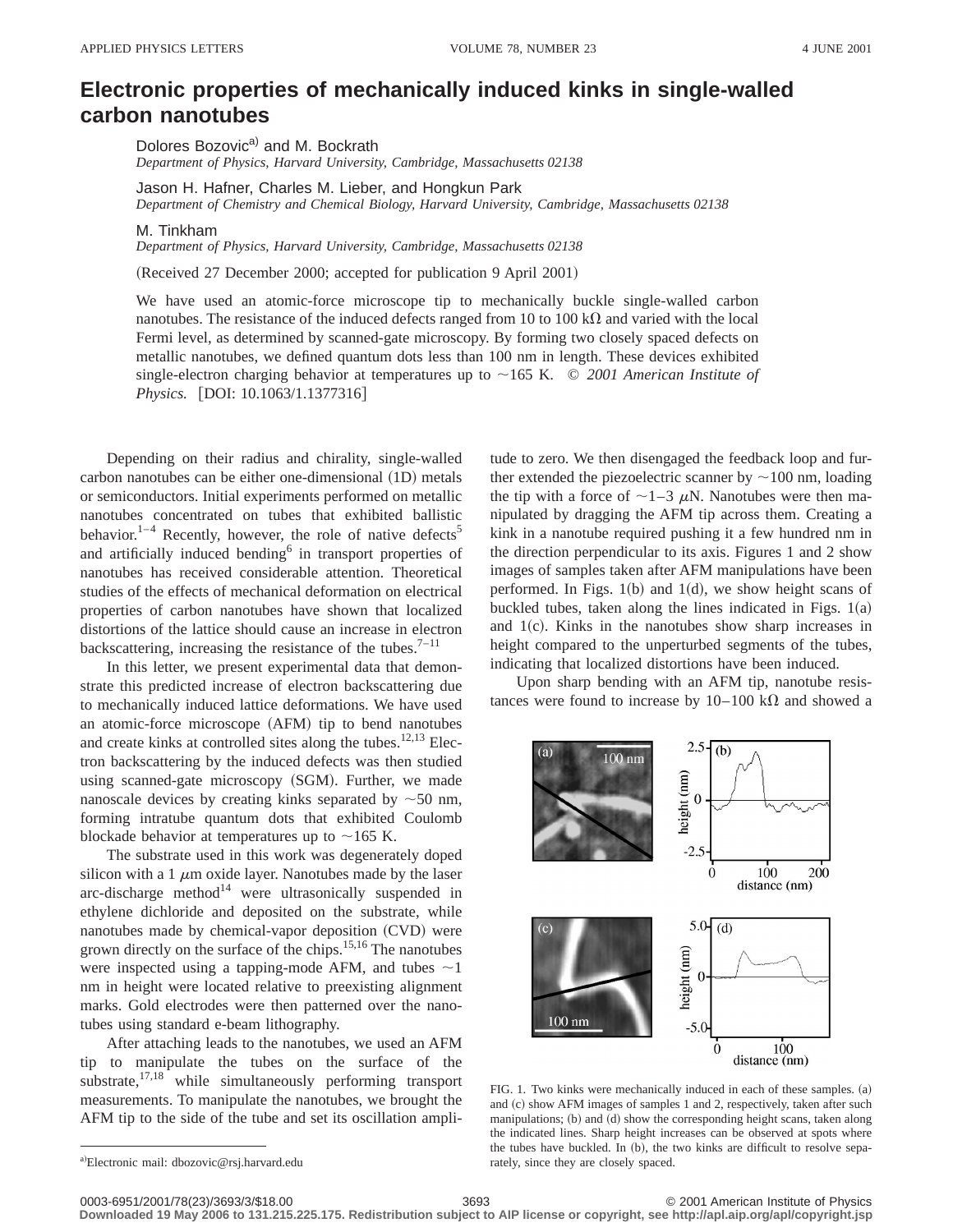

FIG. 2. Effect of AFM manipulation on transport properties of a carbon nanotube.  $(a)$  a tapping-mode AFM image of sample 3 before manipulation;  $(b)$  a scanned-gate image of the same sample;  $(c)$  the nanotube has been bent by AFM manipulation; (d) a dark ring-shaped modulation has appeared on the scanned-gate image at the deformed area.

strong dependence on the applied back-gate voltage. To further investigate this behavior, we used SGM, a local probe capable of detecting single scattering centers in nanotubes.19,20 In this approach, an AFM tip is used as a local gate that is scanned over the sample. Applying different voltages to the tip locally modulates the electrostatic potential on the nanotube, leading to a local shift in the Fermi level  $E_F$ . Plotting the conductance versus tip position generates a spatially resolved image of the effect of this perturbation. By performing SGM both before and after AFM manipulations, we directly observed changes in the electronic properties caused by kinks or sharp bends in the nanotubes.

Results of one such measurement are shown in Fig. 2. Figure  $2(a)$  shows an unperturbed metallic nanotube contacted by gold leads, and the inset shows the corresponding scanned gate image. We then pushed the nanotube with an AFM tip in the direction perpendicular to the tube axis. Figure  $2(b)$  shows the resulting bend in the nanotube, and its inset shows an SGM image taken immediately after this manipulation. A dark ring-like modulation [scanned-gate  $(SG)$ ] ring] has appeared in the area where the tube has been deformed. In the work of Bockrath *et al.*,<sup>5</sup> these SG rings were interpreted as signatures of resonant scattering by intratube defects in the as-grown nanotubes. Although SGM cannot resolve details of the lattice distortion on an atomic scale, the data do indicate that the scattering area is localized on a scale less than or equal to  $\sim$ 100 nm, which is the resolution limit imposed by the radius of curvature of the AFM tip. Furthermore, SGM images taken on a number of similarly prepared samples indicate that AFM manipulation leading only to a gradual bending of the nanotubes does not lead to SG rings. This is consistent with theoretical calculations, $^{11,18}$  which indicate that mechanical distortions of tubes do not significantly affect the conductance unless the strain is large enough to change the local bond order or arrangement.

Next, we show the results of placing two kinks on a single metallic nanotube, thereby engineering small quantum dots at controlled positions along the tube. Although the radius of curvature of the AFM tip limits the spacing between cates that the Coulomb gap is on the order of 30–50 meV.<br>Downloaded 19 May 2006 to 131.215.225.175. Redistribution subject to AIP license or copyright, see http:/



FIG. 3. (a) Current vs gate voltage sweeps, taken at  $V_{bias} = 1$  mV. These data were taken on sample 1 [pictured in Fig. 1(a)], at temperatures of 4.2, 40, 95, and 165 K. The curve taken at 4.2 K has been offset for clarity. In the inset, we show a zoomed-out image of sample 1 on the top, and the corresponding EFM scan on the bottom. (b) A gray-scale plot of conductance vs bias and gate voltages, measured at 4.2 K. White areas in the graph indicate the Coulomb blockade regime.

defects, we have been able to reproducibly make samples with two defects less than 100 nm apart. In Fig. 1, we show images of two such devices, with spacings of  $\sim$ 50 and 100 nm. The nanotubes used here were grown by the CVD technique, and AFM manipulations were performed prior to depositing the electrodes on top. Without being anchored by the leads, the ends of a nanotube can slide along the surface of the chip during AFM manipulation. In this way, one could still obtain the localized distortions due to the two kinks, while minimizing the strain along the rest of the nanotube.

In Fig.  $3(a)$ , we show a plot of the low-bias conductance as a function of the back-gate voltage for sample 1, shown in Fig. 1(a). Data displayed in Fig. 3(a) were taken at various temperatures and found to exhibit periodic Coulomb charging peaks. As can be seen from this graph, periodic charging behavior can be detected at temperatures up to 165 K. Furthermore, we can observe from the plots in Fig.  $3(a)$  that the nanotube conductance is modulated by gate voltage, even though the nanotube is metallic. The induced kinks are, therefore, acting as gate-tunable scattering centers, allowing us to controllably tune the conductance of a metallic nanotube device.

In Fig. 3(b), we show a gray-scale plot of  $dI/dV$  measured as a function of both the bias and gate voltages. The data show a repeated diamond pattern characteristic of single-electron charging. Extrapolation from the graph (as shown by the dashed lines for two typical diamonds) indi